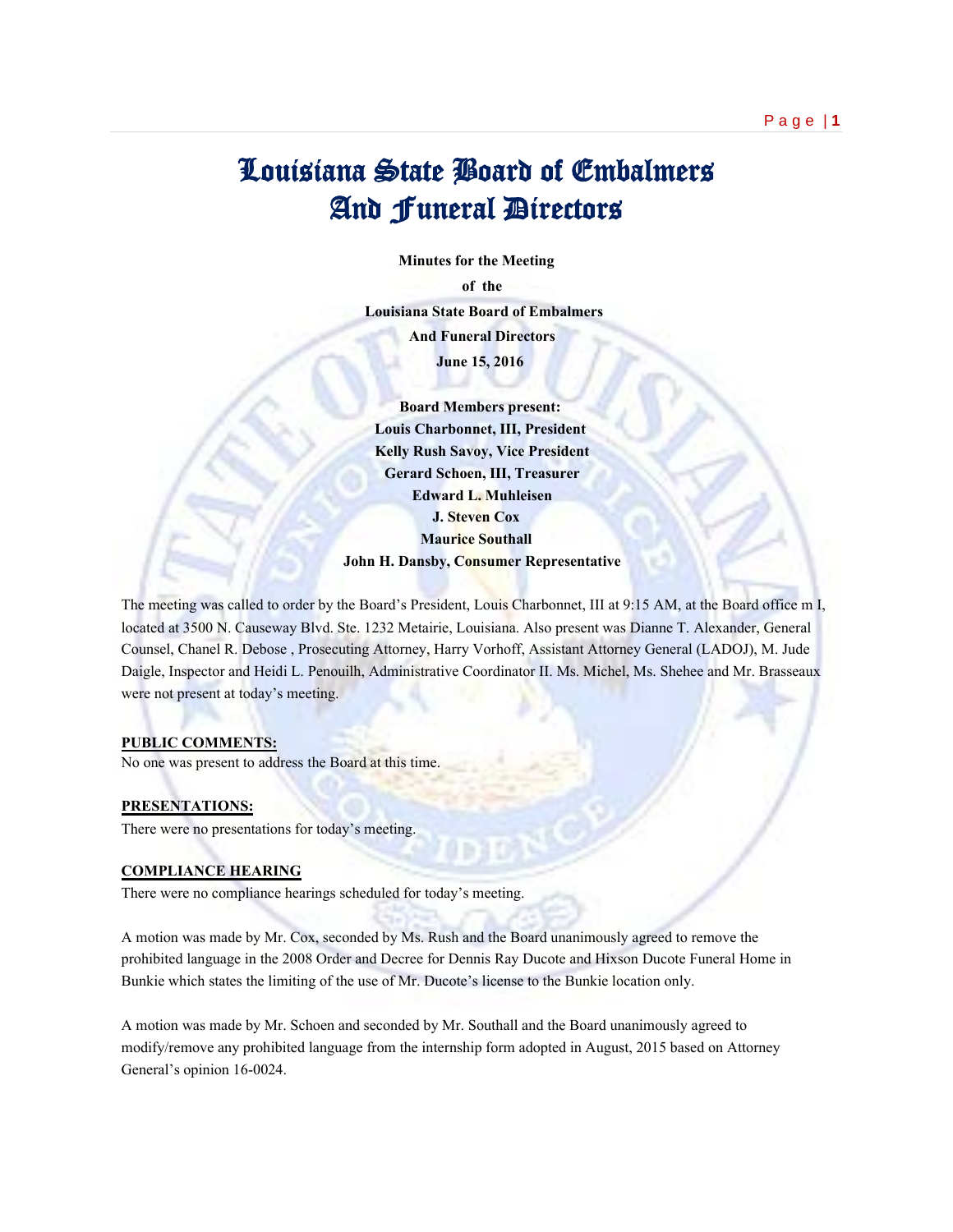## **2016 LEGISLATION UPDATE/REGULATIONS, RULES AND PROCEDURES**

 The Board and those in attendance were informed of the passage of Act 143 regarding cremation authorization that became effective on May 29, 2016. It was noted the legislation has been posted to the Board's website.

# **BOARD/STAFF ISSUES**

## **A. Executive Director's report by Kim W.Michel, presented by Ms. Alexander**

Motion was made by Ms. Rush, seconded by Mr. Cox and unanimously passed to accept the Executive Director's report as presented.

#### **B. Inspector's report by M. JudeDaigle**

Motion was made by Ms. Rush, seconded by Mr. Southall and unanimously passed to accept the Inspector's report as presented.

## **C. General Counsel's complaint report by Dianne T. Alexander**

Motion was made by Mr. Cox, seconded by Mr. Schoen and unanimously passed to accept the General Counsel's report as presented.

#### **MINUTES**

Motion was made by Mr. Schoen, seconded by Mr. Dansby and unanimously passed to accept the minutes of the meetings for April 13, and May 5, 2016.

#### **FINANCIAL**

Financial Report and Budget update Fiscal 2015/2016 and 2016/2017 Motion was made by Mr. Southall, seconded by Mr. Dansby and unanimously passed to accept the financial report and budget update for fiscal 2015/2016 and 2016/2017.

## **CORRESPONDENCE**

A. Temporary licensees requesting their LAlicense:

- a. Teresa Schnur, T/L 0483, who holds Florida embalmer/funeral director license F067304, issued in June, 2013 currently employed with Hixson Funeral Home,Lake Charles T/L began 1/7/2016 and ended 4/4/2016.
- b. Alicia Delaughter, T/L 0484, who holds a Mississippi Embalmer/Funeral Director License FS9518, issued in 2013 currently employed with Kilpatrick Funeral Home, West Monroe. T/L began 1/4/2016 and ended 4/4/2016.
- c. David Montana, T/L 0485, holds Mississippi Embalmer/Funeral Director license FS1123, issued in October, 2008, currently employed with Lake Lawn Metairie Funeral Home, New Orleans. T/L began 1/25/2016 and ended 4/25/2016.
- d. Robert Avery, T/L 0487, holds Arkansas Embalmer/Funeral Director license 24307, issued in October, 2014, currently employed with Mulhearn Funeral Home Monroe. T/L began 3/2/2016 and ended 6/2/2016.

Motion was made by Mr. Schoen, seconded by Mr. Cox and unanimously passed to accept the requests and issue LA licenses to the above applicants.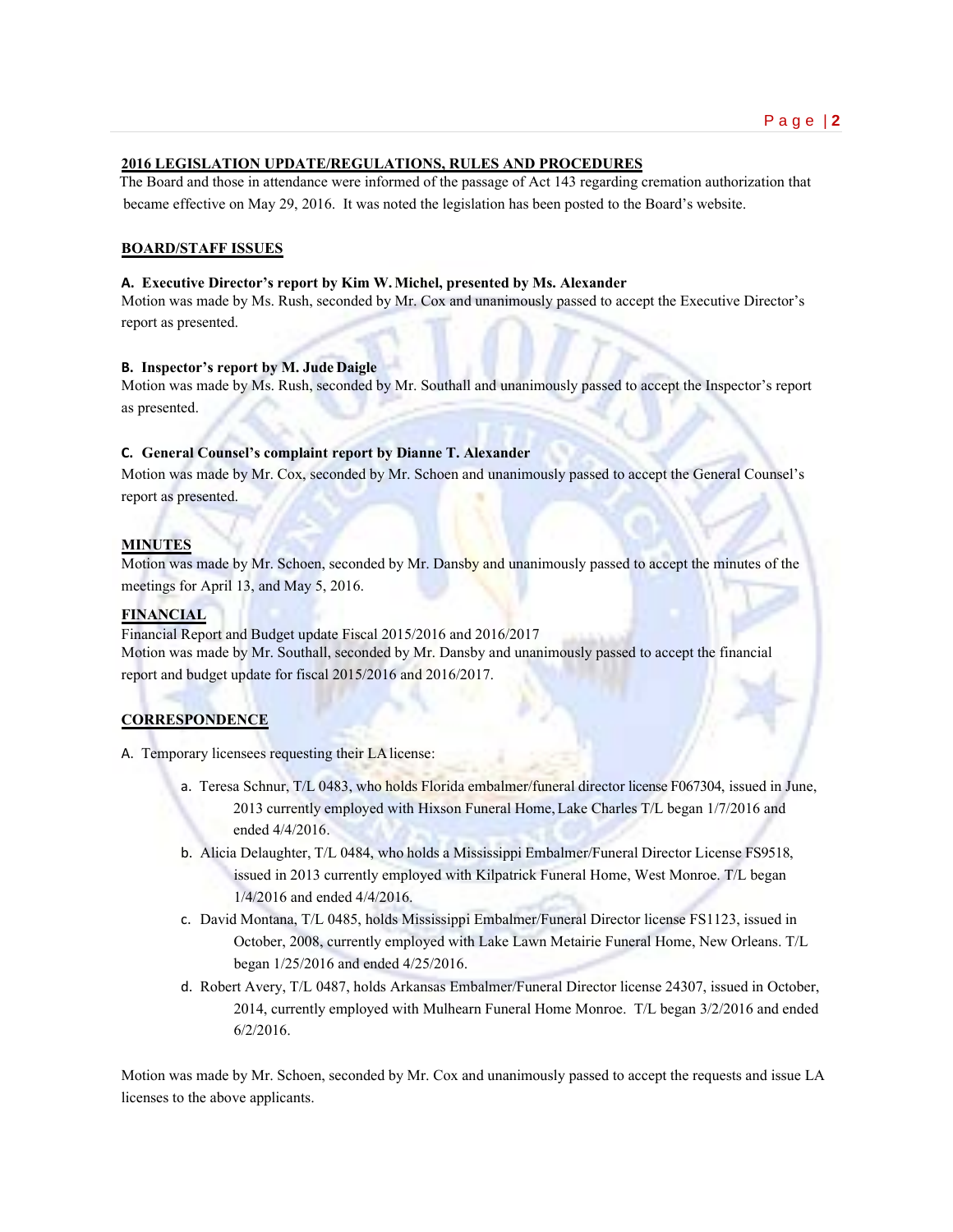A letter from Mrs. Purvis to the Board and staff was read by the Board members.

#### **EXECUTIVE SESSION**

For the discussion and determination of sanctions regarding the May 5, 2016 hearings;

In the matter of Anita Marigny v. Joseph Wilturner, Jr. and Wilturner Funeral Home, Crowley

Joseph Wilturner, Jr. is hereby found guilty of violating the provisions of LA R.S. 37:846 (4), (5), (6), (13), and (14) when he improperly neglected his professional duty to cremate the remains of Clarence Anthony Milson pursuant to Louisiana law; when he engaged in unprofessional, unethical or dishonest conduct in misleading Anita Marigny about the physical whereabouts of her father, Clarence Anthony Milson's remains; when he failed to cremate the remains of Clarence Anthony Milson which were actions of incompetency and untrustworthiness; and when he refused to surrender the body or the cremated remains of Clarence Anthony Milson upon the request of his daughter Anita Marigny who was the person entitled to the custody and control of the body or the cremated remains.

Because of the above stated violations, Joseph Wilturner, Jr. is hereby fined the sum of TWO THOUSAND FIVE HUNDERED DOLLARS (\$2,500.00) for each of the four violations as noted herein for a total of TEN THOUSAND DOLLARS (\$10,000.00). In addition, Joseph Wilturner, Jr. shall be assessed the cost of the hearings for April 13, 2016 and May 5, 2016 as well as the attorney's fees for both hearings. The license of Joseph Wilturner, Jr. ( E-2589) is revoked along with the establishment license (379) for Wilturner Funeral Home Crowley, Louisiana.

In the matter of Yvonne Moore v. Joseph Wilturner, Jr. and Wilturner Funeral Home, Crowley

Joseph Wilturner, Jr. is hereby found guilty of violating the provisions of LA R.S. 37:846 (5), (6), and (10) when he unprofessionally, unethically, and dishonestly sold merchandise and/or services through the use of deceptive, unethical and misleading practices by failing to honor the legitimate contract that was entered into with Yvonne Moore regarding the funeral services of her husband Larry Joseph Moore; when he unprofessionally, unethically, and dishonestly converted funds not agreed to by contract through the use of deceptive, unethical, and misleading practices by refusing to refund the additional residual funds remaining after the agreed upon contract was paid in full; when he displayed untrustworthiness in the practice of funeral directing in refusing to abide by the agreed upon contract by charging additional fees not agreed upon in the contract; and for failing to respond to notification of the complaint filed by the consumer with the Board office.

Because of the above stated violations, Joseph Wilturner, Jr. is hereby fined the sum of TWO THOUSAND FIVE HUNDERED DOLLARS (\$2,500.00) for each of the four violations as noted herein for a total of TEN THOUSAND DOLLARS (\$10,000.00). In addition, Joseph Wilturner, Jr. shall be assessed the cost of the hearings for April 13, 2016 and May 5, 2016 as well as the attorney's fees for both hearings. The license of Joseph Wilturner, Jr. ( E-2589) is revoked along with the establishment license (379) for Wilturner Funeral Home Crowley, Louisiana.

#### **NEW BUSINESS**

The Board discussed Arkansas Rule XII, 1 regarding funeral service practices.